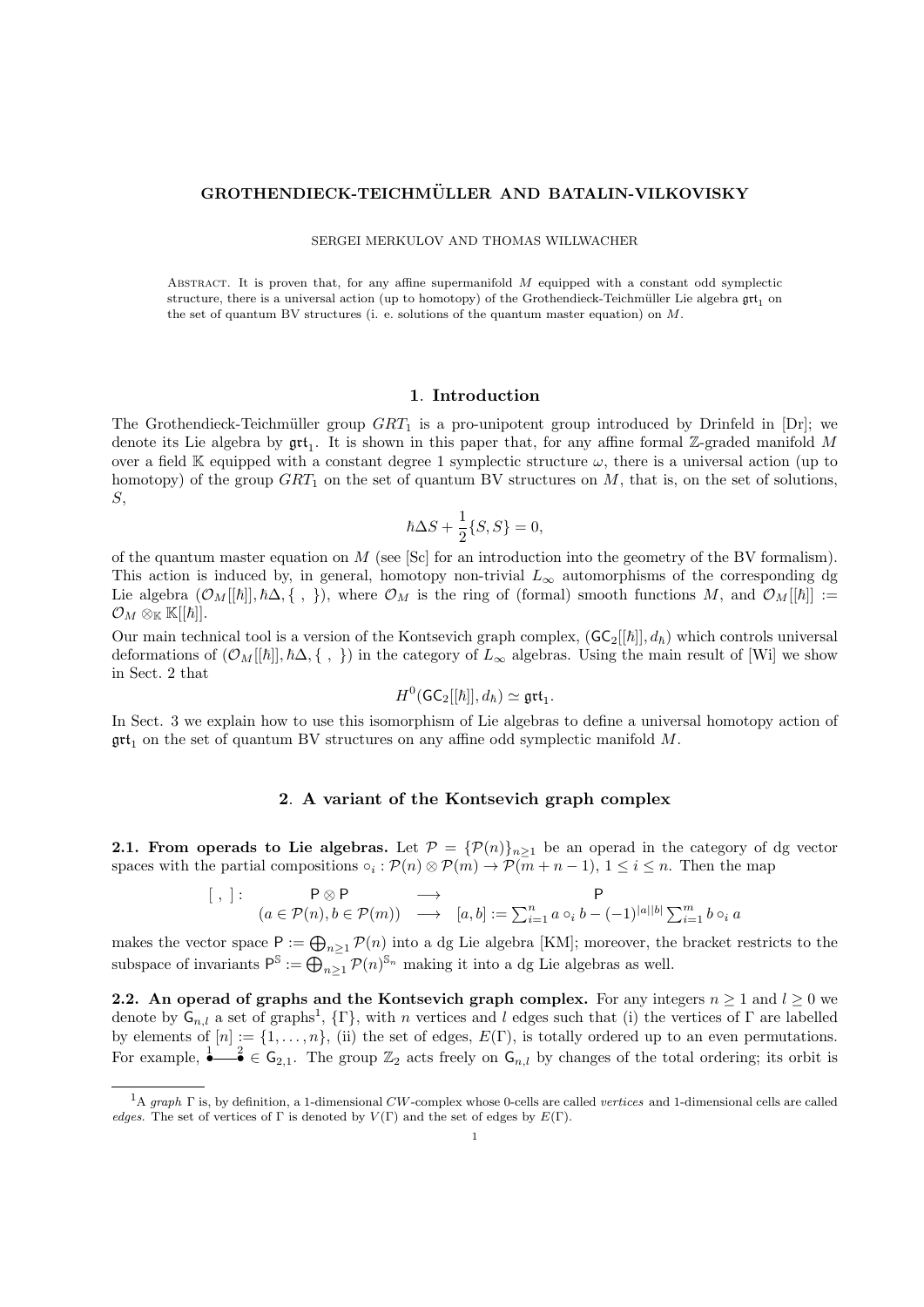denoted by  $\{\Gamma, \Gamma_{opp}\}\$ . Let  $\mathbb{K}\langle\mathsf{G}_{n,l}\rangle$  be the vector space over a field  $\mathbb{K}$  spanned by isomorphism classes,  $[\Gamma]$ , of elements of  $\mathsf{G}_{n,l}$  modulo the relation<sup>2</sup>  $\Gamma_{opp} = -\Gamma$ , and consider a Z-graded  $\mathbb{S}_n$ -module,

$$
\operatorname{Gra}(n):=\bigoplus_{l=0}^\infty \mathbb{K}\langle \mathsf{G}_{n,l}\rangle[l].
$$

Note that graphs with two or more edges between any fixed pair of vertices do not contribute to  $\text{Gra}(n)$  so that we could have assumed right from the beginning that the sets  $G_{n,l}$  do not contain graphs with multiple edges. The S-module, Gra := {Gra $(n)$ }<sub>n</sub>><sub>1</sub>, is naturally an operad with the operadic compositions given by

$$
\begin{array}{cccc}\n\circ_i: & \mathsf{Gra}(n)\otimes \mathsf{Gra}(m) & \longrightarrow & \mathsf{Gra}(m+n-1) \\
\Gamma_1\otimes \Gamma_2 & \longrightarrow & \sum_{\Gamma\in \mathsf{G}_{\Gamma_1,\Gamma_2}^i}(-1)^{\sigma_{\Gamma}}\Gamma\n\end{array}
$$

where  $G_{\Gamma_1,\Gamma_2}^i$  is the subset of  $G_{n+m-1,\#E(\Gamma_1)+\#E(\Gamma_2)}$  consisting of graphs,  $\Gamma$ , satisfying the condition: the full subgraph of Γ spanned by the vertices labeled by the set  $\{i, i+1, \ldots, i+m-1\}$  is isomorphic to Γ<sub>2</sub> and the quotient graph,  $\Gamma/\Gamma_2$ , obtained by contracting that subgraph to a single vertex, is isomorphic to  $\Gamma_1$ . The sign  $(-1)^{\sigma_{\Gamma}}$  is determined by the equality

$$
\bigwedge_{e \in E(\Gamma)} e = (-1)^{\sigma_{\Gamma}} \bigwedge_{e' \in E(\Gamma_1)} e' \wedge \bigwedge_{e'' \in E(\Gamma_2)} e''.
$$

The unique element in  $G_{1,0}$  serves as the unit element in the operad Gra. The associated Lie algebra of Sinvariants,  $((\text{Gra}\{-2\})^{\mathbb{S}}, [$ ,  $])$  is denoted, following notations of [Wi], by fGC<sub>2</sub>. Its elements can be understood as graphs from  $G_{n,l}$  but with labeling of vertices forgotten, e.g.

$$
\bullet \longrightarrow = \frac{1}{2} \left( \stackrel{1}{\bullet} \stackrel{2}{\longrightarrow} + \stackrel{2}{\bullet} \stackrel{1}{\longrightarrow} \right) \in fGC_2.
$$

It is easy to check that  $\bullet \rightarrow \bullet$  is a Maurer-Cartan element in the Lie algebra  $fGC_2$ . Hence we get a dg Lie algebra,

 $(fGC_2, [ , ], d := [\bullet \longrightarrow , ])$ 

whose dg subalgebra,  $GC_2$ , spanned by connected graphs with at least trivalent vertices is called the Kontsevich graph complex [Ko1]. We refer to [Wi] for a detailed explanation of why studying the dg Lie subalgebra  $GC_2$  rather than full Lie algebra  $fGC_2$  should be enough for most purposes. The cohomology of  $GC_2$  was partially computed in [Wi].

**2.2.1.** Theorem [Wi]. (i)  $H^0(\mathsf{GC}_2, d) \simeq \mathfrak{grt}_1$ . (ii) For any negative integer i,  $H^i(\mathsf{GC}_2, d) = 0$ .

This result implies that the Grothendieck-Teichmüller group  $GRT_1$  acts on the set of Poisson structures on an arbitrary manifold.

We shall introduce next a new graph complex which is responsible for the action of  $GRT_1$  on the set of quantum master functions on an arbitrary odd symplectic supermanifold.

**2.3.** A variant of the Kontsevich graph complex. The graph  $\setminus \in \mathsf{fGC}_2$  has degree  $-1$  and satisfies

$$
[\bigcirc Q, \bigcirc Q] = [\bigcirc Q, \bullet \longrightarrow] = 0.
$$

Let  $\hbar$  be a formal variable of degree 2 and consider the graph complex  $fGC_2[[\hbar]] := fGC_2 \otimes \mathbb{K}[[\hbar]]$  with the differential

 $d_{\hbar} := d + \hbar \Delta, \quad \text{where} \quad \Delta := [\bigvee, \cdot].$ 

The subspace  $\mathsf{GC}_2[[\hbar]] \subset \mathsf{fGC}_2[[\hbar]]$  is a subcomplex of  $(\mathsf{fGC}_2[[\hbar]], d_{\hbar})$ .

**2.3.1. Proposition.**  $H^0(\mathsf{GC}_2[[\hbar]], d_{\hbar}) \simeq \mathfrak{grt}_1$ .

<sup>&</sup>lt;sup>2</sup>Abusing notations we identify from now an equivalence class [Γ] with any of its representative Γ.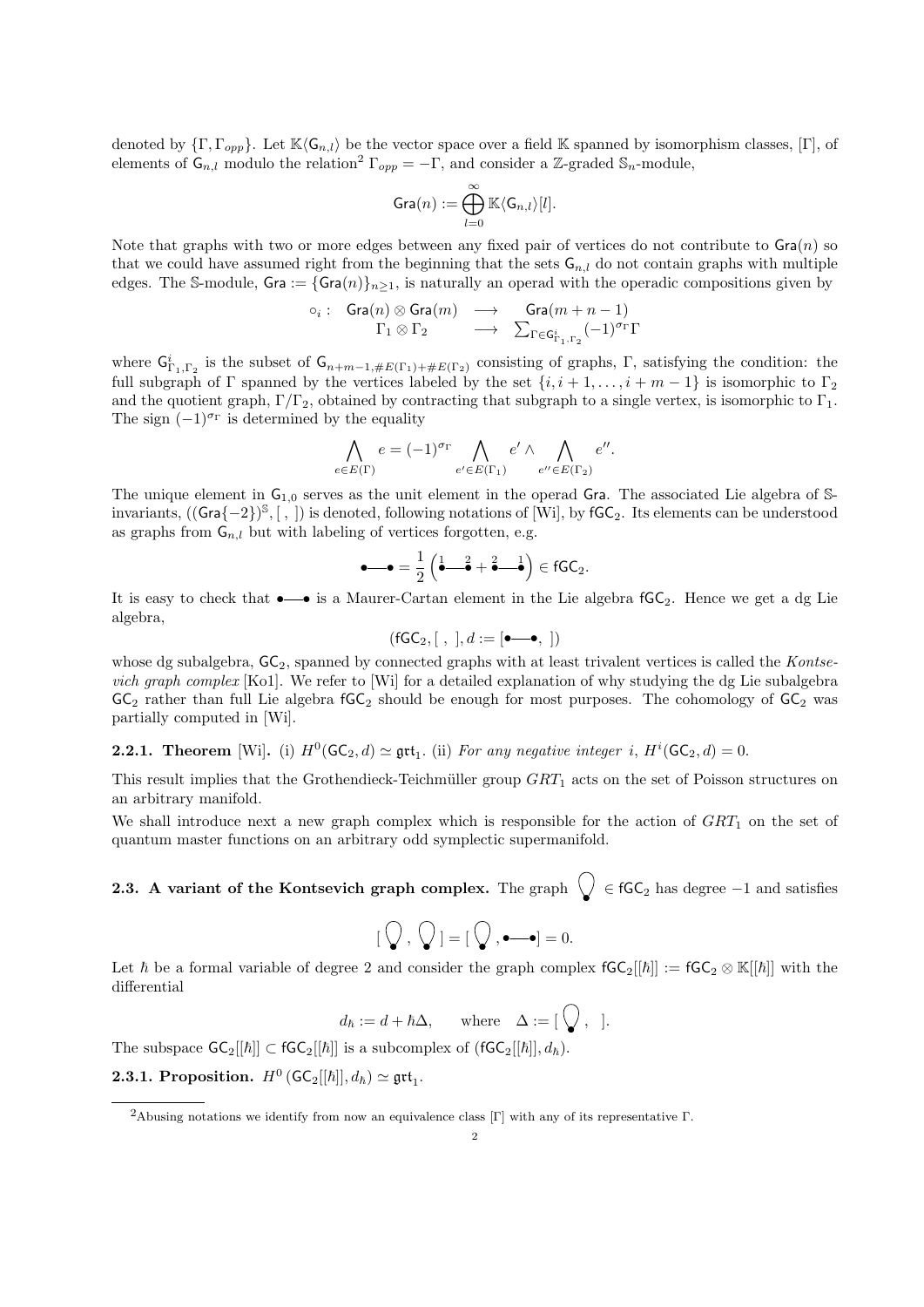*Proof.* Consider a decreasing filtration of  $GC_2[[\hbar]]$  by the powers in  $\hbar$ . The first term of the associated spectral sequence is

$$
\mathcal{E}_1 = \bigoplus_{i \in \mathbb{Z}} \mathcal{E}_1^i, \quad \ \mathcal{E}_1^i = \bigoplus_{p \geq 0} H^{i-2p}(\mathsf{GC}_2,d)\hbar^p
$$

with the differential equal to  $\hbar\Delta$ . As  $H^0(\mathsf{GC}_2,d) \simeq \mathfrak{grt}_1$  and  $H^{\leq -1}(\mathsf{GC}_2,d) = 0$ , we get the desired result.  $\square$ 

**2.4. Remark.** Let  $\sigma$  be an element of  $\text{gtt}_1$  and let  $\Gamma_{\sigma}^{(0)}$  be any cycle representing the cohomology class  $\sigma$ in the graph complex  $(\mathsf{GC}_2, d)$ . Then one can construct a cycle,

(1) 
$$
\Gamma^{\hbar}_{\sigma} = \Gamma^{(0)}_{\sigma} + \Gamma^{(1)}_{\sigma} \hbar + \Gamma^{(2)}_{\sigma} \hbar^2 + \Gamma^{(3)}_{\sigma} \hbar^3 + \dots,
$$

representing the cohomology class  $\sigma \in \text{grt}_1$  in the complex  $(\mathsf{GC}_2[[\hbar]], d_{\hbar})$  by the following induction:

1st step: As  $d\Gamma_{\sigma}^{(0)}=0$ , we have  $d(\Delta\Gamma_{\sigma}^{(0)})=0$ . As  $H^{-1}(\mathsf{GC}_2,d)=0$ , there exists  $\Gamma_{\sigma}^{(1)}$  of degree  $-2$  such that  $\Delta\Gamma_{\sigma}^{(0)} = -d\Gamma_{\sigma}^{(1)}$  and hence

$$
(d + \hbar \Delta) \left( \Gamma_{\sigma}^{(0)} + \Gamma_{\sigma}^{(1)} \hbar \right) = 0 \text{ mod } O(\hbar^2).
$$

*n*-th step: Assume we have constructed a polynomial  $\sum_{i=1}^{n} \Gamma_{\sigma}^{(i)} \hbar^{i}$  such that

$$
(d + \hbar \Delta) \sum_{i=1}^{n} \Gamma_{\sigma}^{(i)} \hbar^{i} = 0 \text{ mod } O(\hbar^{n+1}).
$$

Then  $d(\Delta\Gamma_{\sigma}^{(n)})=0$ , and, as  $H^{-2n-1}(\mathsf{GC}_2,d)=0$ , there exists a graph  $\Gamma_{\sigma}^{(n+1)}$  in  $\mathsf{GC}_2$  of degree  $-2n-2$  such that  $\Delta\Gamma_{\sigma}^{(n)}$ ) =  $-d\Gamma_{\sigma}^{(n+1)}$ . Hence  $(d + \hbar \Delta) \sum_{i=1}^{n+1} \Gamma_{\sigma}^{(i)} \hbar^{i} = 0 \text{ mod } O(\hbar^{n+2})$ .

It is these  $\hbar$ -dependent additions to  $\Gamma_{\sigma}^{(0)}$  in  $\Gamma_{\sigma}^{\hbar}$  which make the action of  $GRT_1$  on quantum master functions different from its action on Poisson structures.

## 3. Quantum BV structures on odd symplectic manifolds

**3.1.** On  $L_{\infty}$  automorphisms of  $L_{\infty}$  algebras. Let  $\mathfrak{g} = \bigoplus_{i \in \mathbb{Z}} \mathfrak{g}^i$  be a Z-graded Lie algebra admitting a bounded above complete Hausdorff filtration,  $\mathfrak{g}^i = \mathfrak{g}^i_{(0)} \supset \mathfrak{g}^i_{(1)} \supset \mathfrak{g}^i_{(2)} \supset \ldots$ , and let  $\mathcal{MC}(\mathfrak{g}) :=$  $\{\gamma \in \mathfrak{g}^1 \mid [\gamma, \gamma] = 0\}$  be the associated set of Maurer-Cartan elements. The group  $G_{(1)} := \exp \mathfrak{g}_{(1)}^0$  acts naturally on  $\mathcal{MC}(\mathfrak{g})$ ,

$$
\begin{array}{ccc} G^0_{(1)} \times \mathcal{MC}(\mathfrak{g}) & \longrightarrow & \mathcal{MC}(\mathfrak{g}) \\ (e^g, \gamma) & \longrightarrow & e^{-g} \gamma e^g. \end{array}
$$

We are interested in the particular case when  $\mathfrak g$  is the Lie algebra,  $CE^{\bullet}(V, V)$ , of coderivations

$$
CE^{\bullet}(V,V) = (\mathrm{Coder}(\odot^{\bullet \geq 1}(V[2])),[~,~]),~~CE^{\bullet}(V,V)_{(m)} := \mathrm{Hom}(\odot^{\bullet \geq m+1}(V[2]),V[2]),
$$

of the standard graded co-commutative coalgebra,  $\odot$ <sup>•</sup><sup>21</sup>(V[2]), co-generated by a vector space V. Then the set  $\mathcal{MC}(CE^{\bullet}(V,V))$  can be identified with the set of  $L_{\infty}$  structures<sup>3</sup> on the space V. Any element  $\gamma \in CE^{\bullet}(V,V)$  defines a differential,  $d_{\gamma} := [\gamma, \gamma]$  in  $CE^{\bullet}(V,V)$ , and any element  $g \in \text{Ker } d_{\gamma} \cap CE^0(V,V)_{(1)}$ defines an automorphism of  $MC(CE^{\bullet}(V, V))$  which leaves the point  $\gamma$  invariant. Such an element  $e^{g}$  can be interpreted as a  $L_{\infty}$  automorphism of the  $L_{\infty}$  algebra  $(V, \gamma)$ . Moreover, if the cohomology class of g in  $H(CE^{\bullet}(V, V), d_{\gamma})$  is non-trivial, then this  $L_{\infty}$  automorphism is obviously homotopy non-trivial.

<sup>&</sup>lt;sup>3</sup>In our grading conventions the degree of *n*-th  $L_{\infty}$  operation on V is equal to 3 – 2*n*.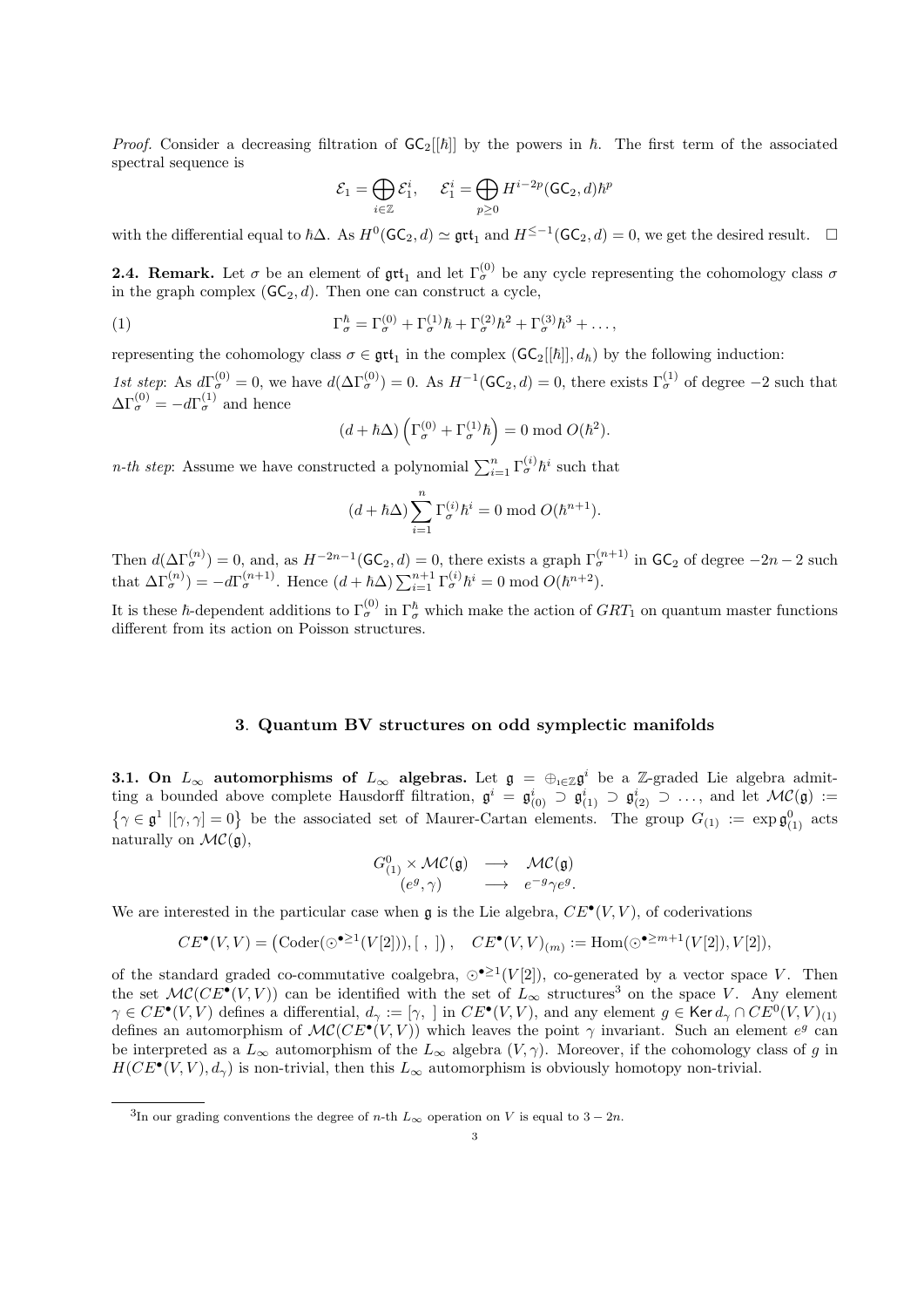**3.2. Quantum BV manifolds.** Let  $M$  be a (formal) Z-graded manifold equipped with an odd symplectic structure  $\omega$  (of degree 1). There always exist so called Darboux coordinates,  $(x^a, \psi_a)_{1 \leq a \leq n}$ , on M such that  $|\psi_a| = -|x^a| + 1$  and  $\omega = \sum_a dx^a \wedge d\psi_a$ . The odd symplectic structure makes, in the obvious way, the structure sheaf  $\mathcal{O}_M$  into a Lie algebra with brackets, {, }, of degree -1. A less obvious fact is that  $\omega$  induces a degree  $-1$  differential operator,  $\Delta_{\omega}$ , on the invertable sheaf of semidensities,  $Ber(M)^{\frac{1}{2}}$  [Kh]. Any choice of a Darboux coordinate system on M defines an associated trivialization of the sheaf  $Ber(M)^{\frac{1}{2}}$ ; if one denotes the associated basis section of  $Ber(M)^{\frac{1}{2}}$  by  $D_{x,\psi}$ , then any semidensity D is of the form  $f(x,\psi)D_{x,\psi}$  for some smooth function  $f(x, \psi)$ , and the operator  $\Delta_{\omega}$  is given by

$$
\Delta_{\omega}(f(x,\psi)D_{x,\psi}) = \sum_{a=1}^{n} \frac{\partial^2 f}{\partial x^a \partial \psi_a} D_{x,\psi}.
$$

Let  $\hbar$  be a formal parameter of degree 2. A quantum master function on M is an  $\hbar$ -dependent semidensity D which satisfies the equation

$$
\Delta_{\omega}D=0
$$

and which admits, in some Darboux coordinate system, a form

$$
D = e^{\frac{S}{\hbar}} D_{x,\psi},
$$

for some  $S \in \mathcal{O}_M[[\hbar]]$  of total degree 2. In the literature it is this formal power series in  $\hbar$  which is often called a quantum master function. Let us denote the set of all quantum master functions on M by  $\mathcal{QM}(M)$ . It is easy to check that the equation  $\Delta_{\omega}D=0$  is equivalent to the following one,

(2) 
$$
\hbar \Delta S + \frac{1}{2} \{S, S\} = 0,
$$

where  $\Delta := \sum_{a=1}^n \frac{\partial^2}{\partial x^a \partial x^b}$  $\frac{\partial^2}{\partial x^a \partial \psi_a}$ . This equation is often called the *quantum master equation*, while a triple  $(M, \omega, S \in \mathcal{QM}(M))$  a quantum BV manifold.

Let us assume from now on that a particular Darboux coordinate system is fixed on  $M$  up to affine transformations<sup>4</sup>.

**3.3.** An action of GRT<sub>1</sub> on quantum master functions. The vector space  $V := \mathcal{O}_M[[\hbar]]$  is a dg Lie algebra with the differential  $\hbar\Delta$  and the Lie brackets {, }. These data define a Maurer-Cartan element,  $\gamma_{\mathcal{QM}} := \hbar \Delta \oplus \{ , \}$  in the Lie algebra  $CE^{\bullet}(V, V)$ .

The constant odd symplectic structure on  $M$  makes  $V$  into a representation,

$$
\rho: \quad \mathsf{Gra}(n) \quad \longrightarrow \quad \mathsf{End}_V(n) = \mathsf{Hom}(V^{\otimes n}, V)
$$

$$
\Gamma \quad \longrightarrow \quad \Phi_{\Gamma}
$$

of the operad  $Gra := {Gra(n)}_{n>1}$  as follows:

$$
\Phi_{\Gamma}(S_1,\ldots,S_n) := \pi \left( \prod_{e \in E(\Gamma)} \Delta_e \left( S_1(x_{(1)}, \psi_{(1)}, \hbar) \otimes S_2(x_{(2)}, \psi_{(2)}, \hbar) \otimes \ldots \otimes S_n(x_{(n)}, \psi_{(n)}, \hbar) \right) \right)
$$

where, for an edge  $e$  connecting vertices labeled by integers  $i$  and  $j$ ,

$$
\Delta_e = \sum_{a=1}^n \frac{\partial}{\partial x_{(i)}^a} \otimes \frac{\partial}{\partial \psi_{(j)a}} + \frac{\partial}{\psi_{(i)a}} \otimes \frac{\partial}{\partial x_{(j)}^a}
$$

and  $\pi$  is the multiplication map,

$$
\begin{array}{cccc}\n\pi: & V^{\otimes n} & \longrightarrow & V \\
S_1 \otimes S_2 \otimes \ldots \otimes S_n & \longrightarrow & S_1 S_2 \cdots S_n.\n\end{array}
$$

<sup>4</sup>This is not a serious loss of generality as any quantum master equation can be represented in the form (2). Our action of  $GRT_1$  on  $QM(M)$  depends on the choice of an affine structure on M in exactly the same way as the classical Kontsevich's formula for a universal formality map [Ko2] depends on such a choice. A choice of an appropriate affine connection on M and methods of the paper  $[D_0]$  can make our formulae for the  $GRT_1$  action invariant under the group of symplectomorphsims of  $(M, \omega)$ ; we do not address this *globalization* issue in the present note.